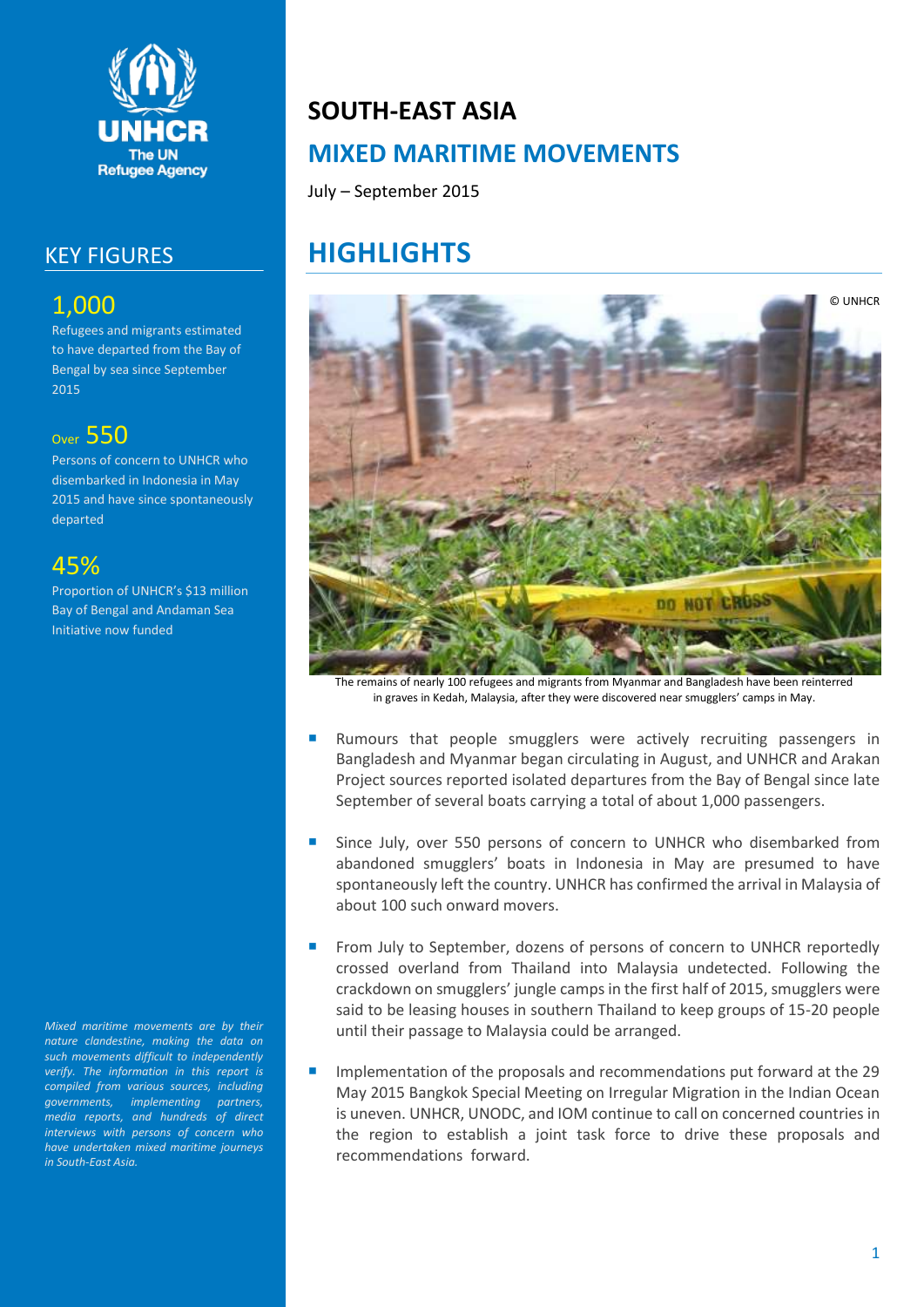(ft) UNHCR



## **Estimated mixed maritime departures** from the Bangladesh-Myanmar maritime border (2012-2015)

Source: UNHCR / November 2013

# **STATUS OF MAY-JULY 2015 DISEMBARKATIONS**

| <b>Country of</b><br>disembarkation | Officially disembarked* |             | Remaining (detained <sup>#</sup> ) |             | Repatriated<br><b>Bangladeshis</b> | Rohingya<br>movement                                                |
|-------------------------------------|-------------------------|-------------|------------------------------------|-------------|------------------------------------|---------------------------------------------------------------------|
|                                     | Rohingya                | Bangladeshi | Rohingya                           | Bangladeshi |                                    |                                                                     |
| <b>Bangladesh</b>                   | $\mathbf 0$             | 134         | Not applicable                     |             |                                    |                                                                     |
| <b>Myanmar</b>                      | 216                     | 846         | 21                                 | 55          | 731                                | 195 returned home<br>to Rakhine;<br>remaining are ex-<br>Bangladesh |
| <b>Thailand</b>                     | 87                      | 66          | 83 (65)                            | 66 (66)     | $\mathbf 0$                        | 4 escaped                                                           |
| <b>Malaysia</b>                     | 372                     | 735         | 372 (372)                          | 113 (113)   | 622                                | $~\sim$ 100 confirmed to<br>have arrived from<br>Indonesia          |
| Indonesia                           | 999                     | 821         | 417                                | 104         | 673                                | ~550 believed to<br>have left Indonesia                             |

\* At least 700 additional people are believed to have unofficially disembarked in Myanmar # All remaining individuals not detained are being held in enclosed shelters

Sources: UNHCR, IOM, media